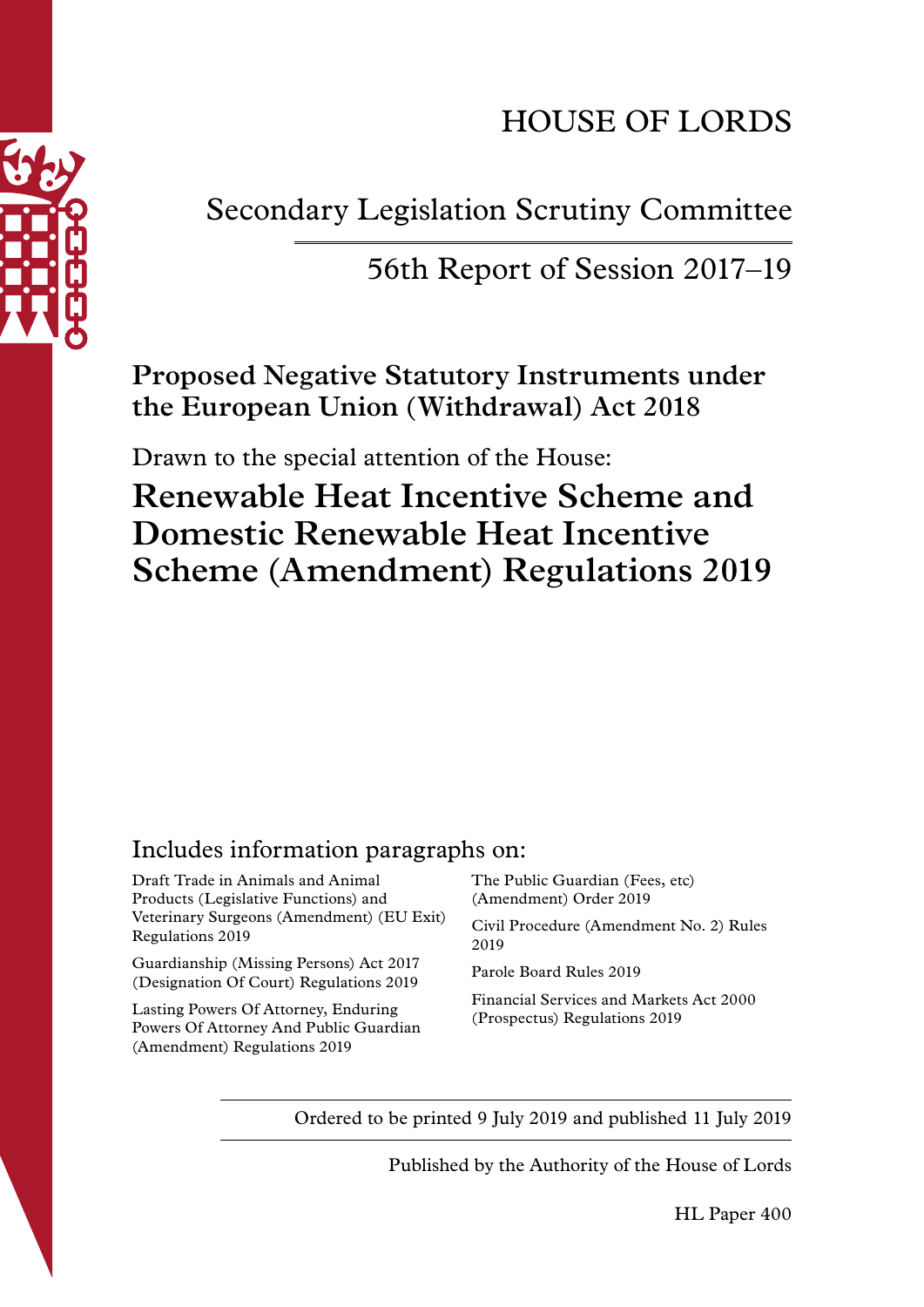# *Secondary Legislation Scrutiny Committee*

The Committee's terms of reference, as amended on 11 July 2018, are set out on the website but are, broadly:

To report on draft instruments and memoranda laid before Parliament under sections 8, 9 and 23(1) of the European Withdrawal Act 2018.

#### And, to scrutinise –

(a) every instrument (whether or not a statutory instrument), or draft of an instrument, which is laid before each House of Parliament and upon which proceedings may be, or might have been, taken in either House of Parliament under an Act of Parliament;

(b) every proposal which is in the form of a draft of such an instrument and is laid before each House of Parliament under an Act of Parliament,

with a view to determining whether or not the special attention of the House should be drawn to it on any of the grounds specified in the terms of reference.

The Committee may also consider such other general matters relating to the effective scrutiny of secondary legislation as the Committee considers appropriate, except matters within the orders of reference of the Joint Committee on Statutory Instruments.

| Members |  |
|---------|--|
|         |  |

[Baroness Bakewell of Hardington Mandeville](https://www.parliament.uk/biographies/lords/baroness-bakewell-of-hardington-mandeville/4285) [Viscount Hanworth](https://www.parliament.uk/biographies/lords/viscount-hanworth/2648) The [Earl of Lindsay](https://www.parliament.uk/biographies/lords/the-earl-of-lindsay/2059
) Rt Hon. Lord Chartres [Lord Hodgson of Astley Abbotts](https://www.parliament.uk/biographies/lords/lord-hodgson-of-astley-abbotts/1651) [Lord Lisvane](https://www.parliament.uk/biographies/lords/lord-lisvane/4351
) [Rt Hon. Lord Cunningham of Felling](https://www.parliament.uk/biographies/lords/lord-cunningham-of-felling/496) (Chairman) Lord Sherbourne of Didsbury [Lord Faulkner of Worcester](https://www.parliament.uk/biographies/lords/lord-faulkner-of-worcester/2472) Lord Kirkwood of Kirkhope Baroness Watkins of Tavistock

#### *Registered interests*

Information about interests of Committee Members can be found in the last Appendix to this report.

#### *Publications*

The Committee's Reports are published on the internet at [http://www.parliament.uk/](http://www.parliament.uk/seclegpublications) [seclegpublications](http://www.parliament.uk/seclegpublications)

#### *Committee Staff*

The staff of the Committee are Christine Salmon Percival (Clerk), Helen Gahir (Adviser), Nadine McNally (Adviser), Philipp Mende (Adviser), Jane White (Adviser), Louise Andrews (Committee Assistant), Ben Dunleavy (Committee Assistant) and Paul Bristow (Specialist Adviser).

#### *Further Information*

Further information about the Committee is available at https://www.parliament.uk/business/ committees/committees-a-z/lords-select/secondary-legislation-scrutiny-committee/

The progress of statutory instruments can be followed at https://beta.parliament.uk/find-astatutory-instrument

The National Archives publish statutory instruments with a plain English explanatory memorandum on the internet at http://www.legislation.gov.uk/uksi

#### *Contacts*

Any query about the Committee or its work, or opinions on any new item of secondary legislation, should be directed to the Clerk to the Secondary Legislation Scrutiny Committee, Legislation Office, House of Lords, London SW1A 0PW. The telephone number is 020 7219 8821 and the email address is [hlseclegscrutiny@parliament.uk](mailto:hlseclegscrutiny%40parliament.uk?subject=).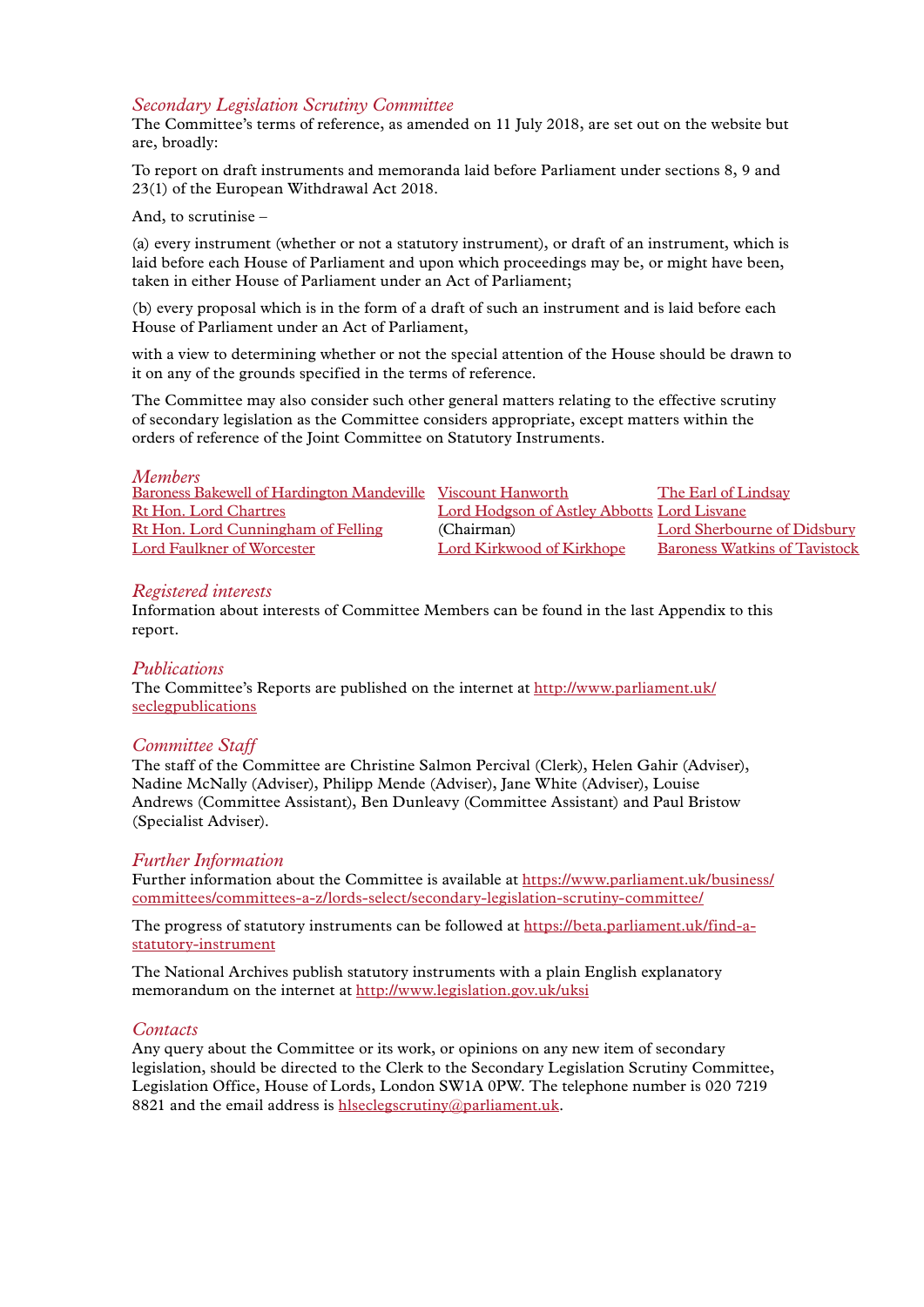# **Fifty Sixth Report**

# **PROPOSED NEGATIVE STATUTORY INSTRUMENTS UNDER THE EUROPEAN UNION (WITHDRAWAL) ACT 2018**

#### **Instruments recommended for upgrade to the affirmative procedure**

*Electronic Commerce Directive (Adoption and Children) (Amendment etc.) (EU Exit) Regulations 2019*

#### *Date laid: 25 June 2019*

#### *Sifting period ends: 11 July 2019*

1. The Department for Education (DfE) sets out the purpose of this instrument as addressing deficiencies that arise from the UK's withdrawal from the EU in a no-deal scenario. The Regulations disapply the "country of origin" (CoO) principle as it relates to the subject matter of Schedule 11B to the Education Act 2002 ("the 2002 Act") and the Electronic Commerce Directive (Adoption and Children Act 2002) Regulations 2005 ("the 2005 Regulations"). DfE states that "The CoO principle is a reciprocal arrangement between EEA [European Economic Area] states, from which the UK will no longer benefit in a no deal exit".<sup>1</sup> The accompanying Explanatory Memorandum (EM) states that Schedule 11B to the 2002 Act and the 2005 Regulations gave effect to the CoO principle in two particular contexts. Specifically, they made provision relating to the prosecution of certain criminal offences ("relevant offences") created by the 2002 Act and, further to modifications made by the 2005 Regulations, the Adoption and Children Act 2002 ("ACA 2002"). DfE states that: "The relevant provision in the 2002 Act relates to the offence at section 141G, which is committed where a person breaches a reporting restriction set out at section 141F in respect of a teacher who has been accused of an offence involving a pupil at their school. The relevant provisions in the 2005 Regulations make provision in respect of a breach of section 92 of ACA 2002, which imposes certain restrictions on arranging adoptions (section 93 creates the offence of breaching that prohibition). The 2005 Regulations also make provision in relation to a breach of section 123 of ACA 2002, which relates to the publishing or distributing of adoptionrelated advertisements (section 124 of ACA 2002 creates the offence of breaching that prohibition)".2 DfE states that these Regulations do not revoke any criminal offences either in the UK or across the EEA but they will affect where information society services are liable for prosecution if they commit a relevant offence.3 **This instrument is likely to be of policy interest to the House and the Committee therefore recommends that it should be upgraded to the affirmative procedure**.

<sup>1</sup> EM, para 2.9.

<sup>2</sup> EM, paras 2.6 – 2.7.

<sup>3</sup> EM, para 2.13.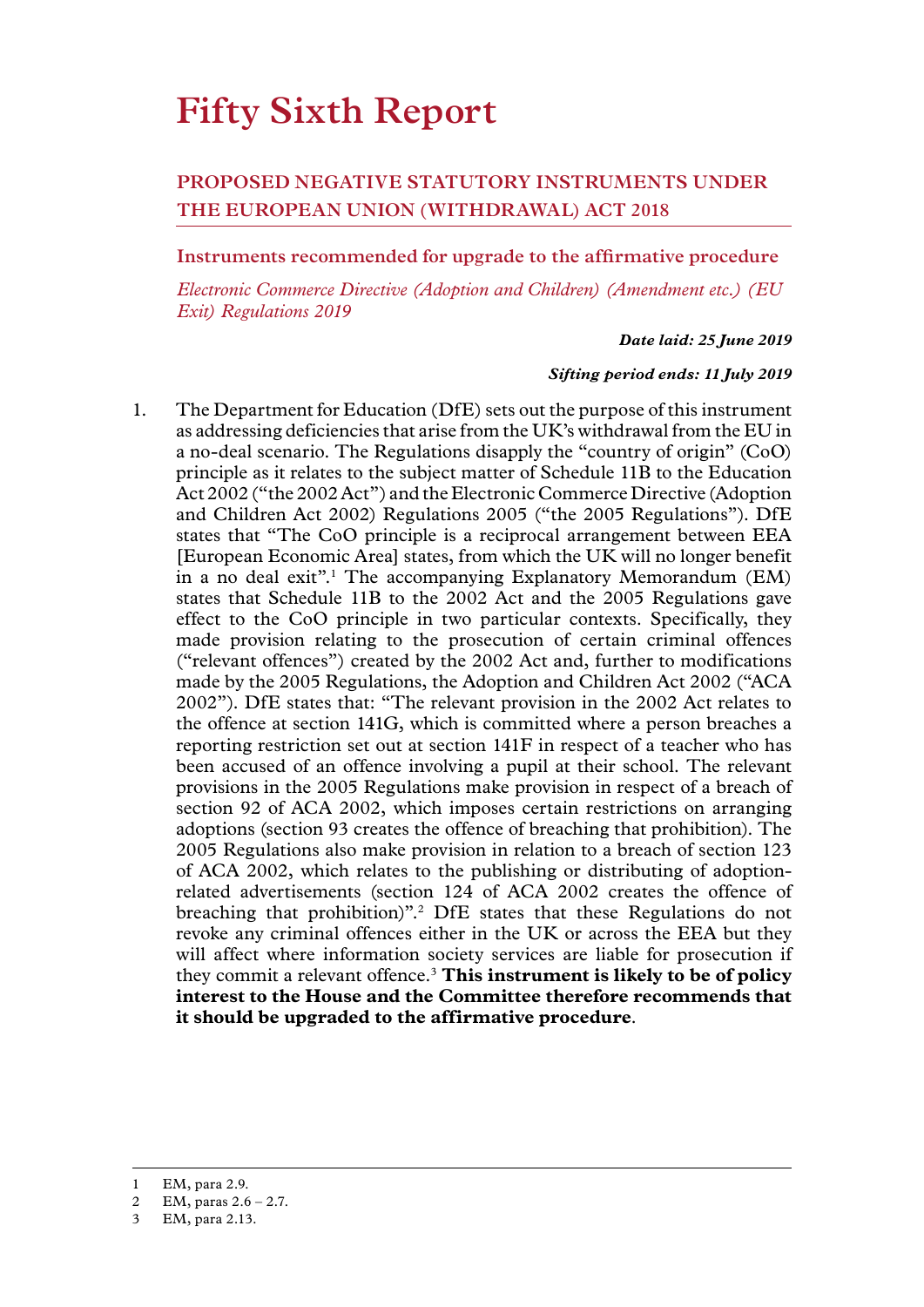# **INSTRUMENTS DRAWN TO THE SPECIAL ATTENTION OF THE HOUSE**

# **Renewable Heat Incentive Scheme and Domestic Renewable Heat Incentive Scheme (Amendment) Regulations 2019 (SI 2019/1052)**

*Date laid: 26 June 2019*

#### *Parliamentary procedure: negative*

*This instrument extends the allocation of Guaranteed Tariffs under the non-domestic Renewable Heat Incentive (RHI) scheme to 31 January 2021, with the aim of providing investment certainty and encouraging investment in large-scale renewable heat generation projects. The instrument also updates the expenditure thresholds for both the non-domestic and domestic RHI schemes at which tariff reductions are triggered in line with the latest deployment assumptions. The RHI schemes were last reformed in early 2018. While the Department for Business, Energy and Industrial Strategy has committed to publishing an Impact Assessment before the end of the summer recess, the Committee is of the view that it would have been helpful for the Department to make information on the impact of the changes available to Parliament at this stage of the scrutiny process.*

# **The instrument is drawn to the special attention of the House on the ground that it gives rise to issues of public policy likely to be of interest to the House.**

2. The Department for Business, Energy and Industrial Strategy (BEIS) has laid this instrument with an Explanatory Memorandum (EM). The instrument extends the allocation of Guaranteed Tariffs under the non-domestic Renewable Heat Incentive (RHI) scheme by one year from 31 January 2020 to 31 January 2021, with the aim of providing investment certainty and encouraging investment in large-scale renewable heat generation projects. The instrument also updates the expenditure thresholds for both the non-domestic and domestic RHI at which so-called tariff degressions are triggered, in line with the Department's latest deployment assumptions. Tariff degressions are reductions in the tariffs paid to new applicants as expenditure on those tariffs increases.

#### *Background*

3. The purpose of the RHI schemes is to encourage a switch from fossil fuel heating systems to renewable and low-carbon alternatives in homes and businesses in Great Britain.4 The RHI schemes are managed by the Office of Gas and Electricity Markets (Ofgem) on behalf of BEIS. BEIS says that the RHI supports the UK in meeting (a) the EU's renewable energy obligation, according to which 15% of energy consumption should come from renewable sources by  $2020<sub>5</sub>$  and (b) the UK's own statutory carbon emissions target under the Climate Change Act 2008 which was recently amended to net zero by 2050.<sup>6</sup>

<sup>4</sup> Northern Ireland operates its own domestic and non-domestic RHI schemes which were suspended to new applications from 29 February 2016.

<sup>5</sup> According to BEIS, the UK's renewable energy share is progressing in line with the trajectory set out by the EU's Renewable Energy Directive to meet its binding 2020 target of 15%, having met the Directive's interim annual targets in the period 2011 to 2016. In 2017, the UK's share of renewables was 10.2% and new provisional data suggests that in 2018 the UK renewable energy share was 11%.

<sup>6</sup> [53rd Report,](https://publications.parliament.uk/pa/ld201719/ldselect/ldsecleg/383/383.pdf) Session 2017–19 (HL Paper 383).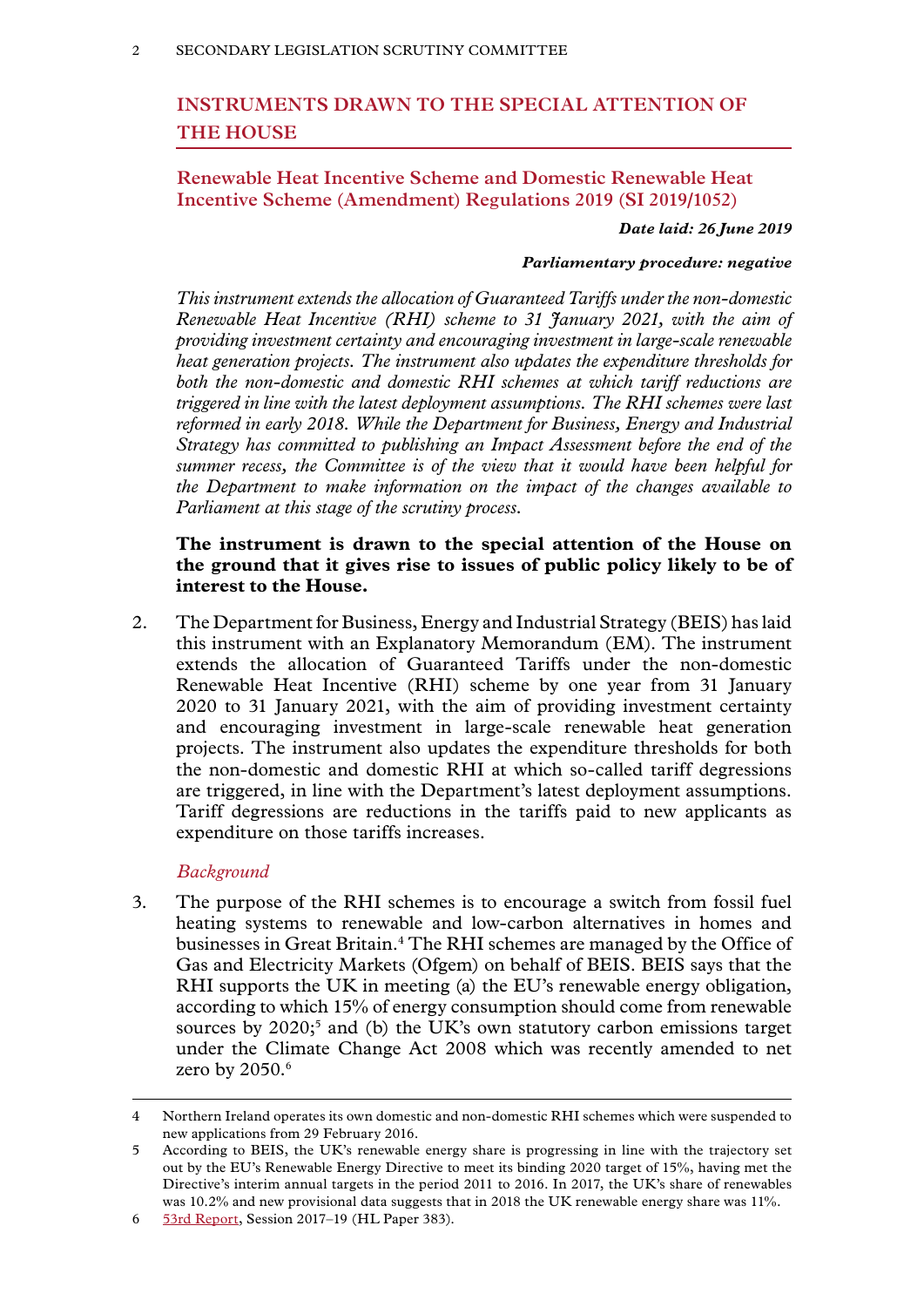- 4. There are two separate RHI schemes:
	- (a) The non-domestic RHI scheme, established in November 2011 for businesses and the public sector. Participants receive payments over a 20-year period.
	- (b) The domestic RHI scheme, established in April 2014 for homeowners and private and social landlords. Participants receive payments over a seven-year period.
- 5. Under the RHI schemes, people and businesses receive payments in the form of a tariff for each unit of heat produced from renewable sources. The schemes support a range of technologies, including biomass boilers, heat pumps and anaerobic digestion plants which produce biomethane that is injected into the gas grid. The RHI schemes are funded directly by taxpayers, so there are no surcharges on energy bills.
- 6. According to the National Audit Office (NAO), total payments under the RHI schemes amounted to  $f<sub>i</sub>1.4$  billion between November 2011 and August 2017. The RHI schemes have a budget for new applicants until March 2021 and final payments to these applicants will run to at least 2040–41, by which time these payments are expected to have cost  $\text{\emph{L}}23$  billion.<sup>7</sup> According to BEIS, the RHI schemes have supported more than 19,000 non-domestic and over 69,000 domestic renewable heat installations between November 2011 and May 2019.<sup>8</sup>
- 7. The Committee reported on a reform of the RHI schemes in March 2018. The reform was aimed at improving value for money, focussing the scheme on long-term decarbonisation, and promoting suitable technologies. The report highlighted concerns by the NAO in relation to take-up and oversight of the RHI schemes and their effectiveness in encouraging renewable energy generation and reducing carbon emissions.9

#### *What is changing*

8. This instrument makes changes to both the non-domestic and domestic RHI schemes. According to BEIS, the amendments aim to ensure that the expenditure triggers at which tariff degressions take place are aligned with the Department's latest assumptions for the deployment of the different types of renewable heat technology. BEIS says that the degression process helps control expenditure, by gradually lowering tariffs paid to new applicants as deployment of a particular technology increases: tariffs are reduced for new applicants as estimated expenditure exceeds the expenditure thresholds for a particular technology. The level of tariff reduction depends on overall deployment levels under the RHI schemes, the level of expected expenditure for each technology, and previous degressions. The payments that existing participants of the RHI schemes receive are protected and not affected by reductions in the tariff.

<sup>7</sup> National Audit Office, *[Low carbon heating of homes and businesses and the Renewable Heat Incentive](https://www.nao.org.uk/report/low-carbon-heating-of-homes-and-businesses-and-the-renewable-heat-incentive/)*  (23 February 2018): [https://www.nao.org.uk/report/low-carbon-heating-of-homes-and-businesses](https://www.nao.org.uk/report/low-carbon-heating-of-homes-and-businesses-and-the-renewable-heat-incentive/)[and-the-renewable-heat-incentive/](https://www.nao.org.uk/report/low-carbon-heating-of-homes-and-businesses-and-the-renewable-heat-incentive/) [accessed 8 July 2019].

<sup>8</sup> Department for Business, Energy and Industrial Strategy, *RHI monthly deployment data* (20 June 2019): <https://www.gov.uk/government/statistics/rhi-monthly-deployment-data-may-2019>[accessed 8 July 2019].

<sup>9</sup> [21st Report](https://publications.parliament.uk/pa/ld201719/ldselect/ldsecleg/88/88.pdf), Session 2017-19 (HL Paper 88).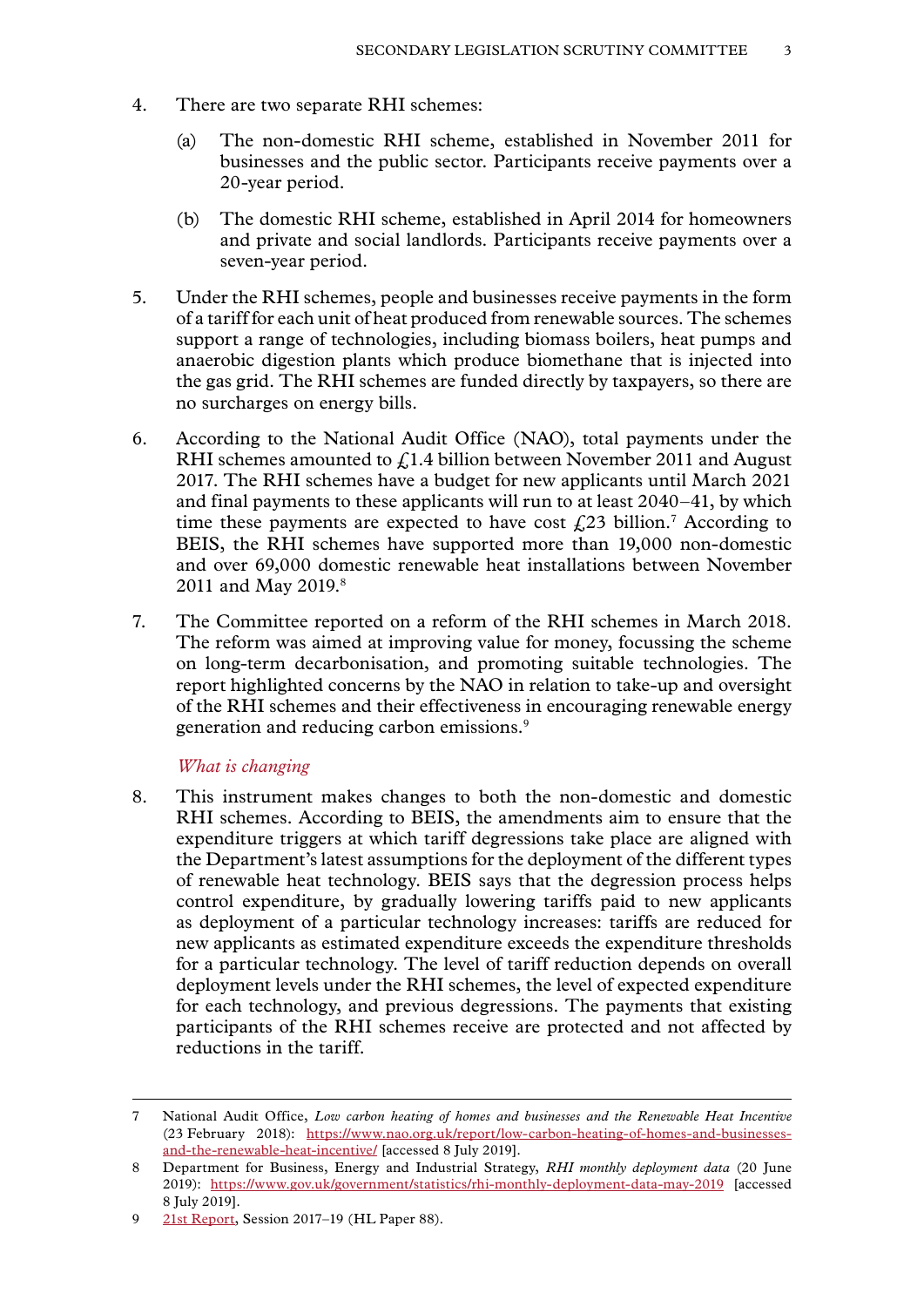#### 4 SECONDARY LEGISLATION SCRUTINY COMMITTEE

9. The instrument further amends the non-domestic RHI scheme to extend the allocation of Tariff Guarantees from 31 January 2020 to 31 January 2021. According to BEIS, Tariff Guarantees offer investment certainty and "promote deployment of large projects which benefit from economies of scale and therefore produce heat more cheaply, so may lead to more cost-effective generation of renewable heat and carbon abatement". Tariff guarantees were introduced in the 2018 RHI reform. BEIS says that extending the allocation of the Tariff Guarantees will consolidate the existing pipeline of applications, provide time for new renewable heat projects to develop and commission and allow supply chains to continue to develop, building the foundations for a large-scale deployment of low carbon heating installations in the 2020s. The Department told the Committee that:

"We periodically review the triggers to ensure they continue to reflect current trends in deployment, commercial intelligence and discussions with industry, thereby appropriately compensating participants. As the changes to Tariff Guarantees are anticipated to bring forwards additional deployment, it is important to ensure that deployment is at the appropriate tariffs. This was carried out across all technologies to ensure fairness."

10. BEIS says that the changes in this instrument support the objectives of the 2018 RHI reform, focussing on long-term decarbonisation and improving value for money.

# *Impact*

- 11. The Department states in the EM that there is no, or no significant, impact on business, charities or voluntary bodies or the public sector, but that a full Impact Assessment (IA) of the instrument's effect will be published during summer 2019.
- 12. We asked the Department why the IA had not been laid alongside the instrument. BEIS told us that:

"Policy changes to the RHI are not required to be accompanied by an impact assessment under the Better Regulation Framework, however, in the interests of transparency we intend to publish a full accompanying impact assessment before Parliament returns from summer recess. This decision was taken in light of the necessary requirement to enact this legislative change quickly to provide investment certainty to industry while balancing our commitment to transparency in respect of public money."

13. As to the content of the IA, the Department said that:

"The IA will include more detail on the costs and benefits of the installations supported by the policy change. In line with the approach taken in previous RHI IAs, the Cost Benefit Analysis will include impacts on resource, energy including renewable heat generation, carbon emissions and air quality. These impacts will be monetised and presented in Net Present Value terms. The IA will also describe the non-monetised costs and benefits of the policy."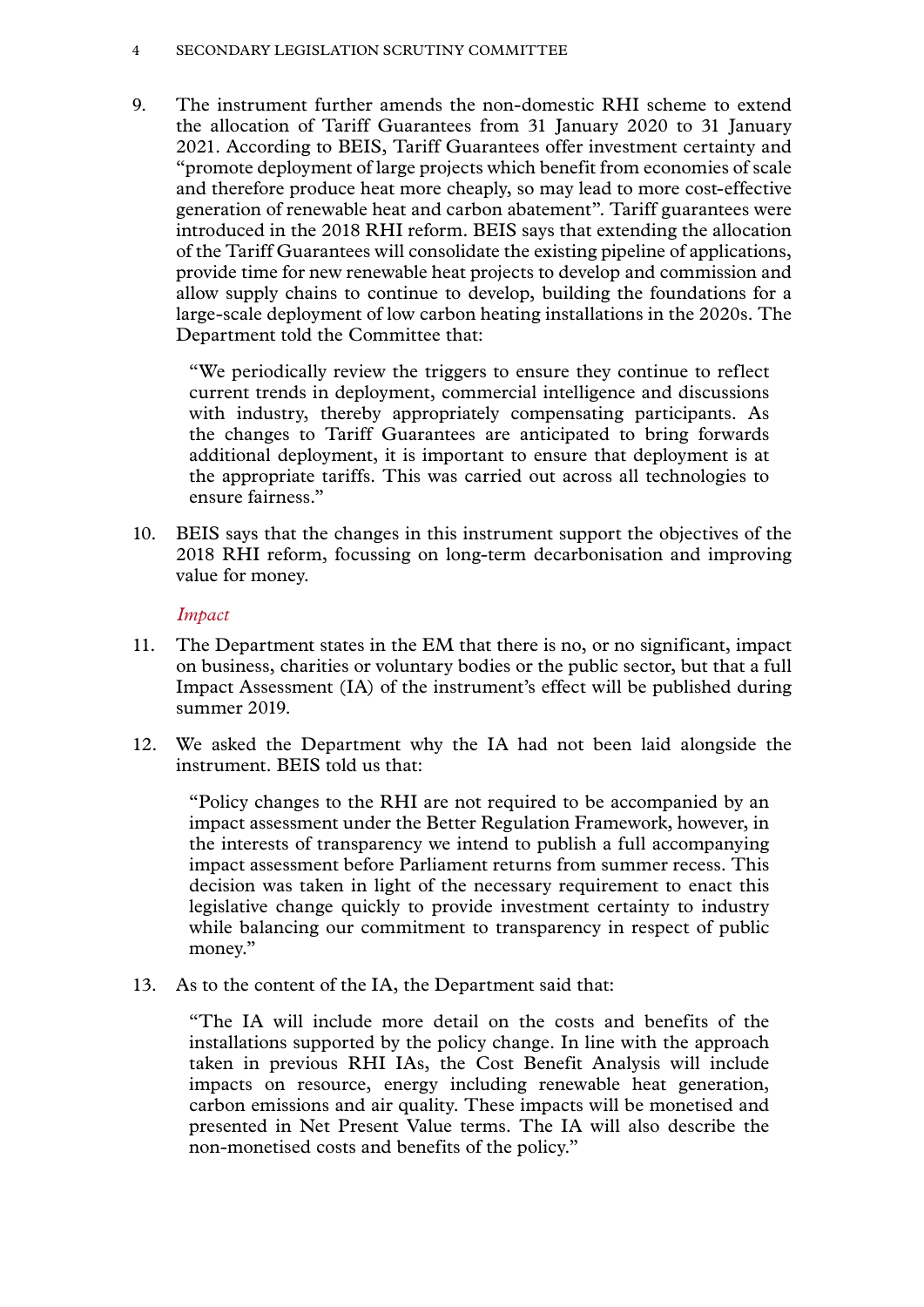14. We also asked the Department whether the extension of the availability of Tariff Guarantees would impact on the budget of the non-domestic RHI scheme. BEIS responded that:

"The Renewable Heat Incentive has an agreed budget of  $\ell$ 1010 million and £1150 million in financial years 2019/20 and 2020/21 respectively. This technical policy change will not change our budget commitment for these years."

15. **Given that the IA will include information that would have been helpful for Parliament's scrutiny of this instrument, the Committee regrets that the Department did not publish the IA at this stage of the parliamentary process.** While we note that BEIS wanted to take forward the instrument quickly to provide investment certainty to industry, we are of the view that better planning would have enabled the Department to publish the IA alongside the instrument. We have previously expressed our concern about the general need for IAs to be available in good time and note that the Chancellor of the Exchequer recognised in a letter to the Committee "the importance of making Impact Assessments available for Parliamentary scrutiny".<sup>10</sup>

## *Evaluation*

16. The Department says that it is carrying out an evaluation of the domestic and non-domestic RHI schemes following the 2018 reforms, focused on their impact on renewable heat generation, reduction in carbon emissions and contribution towards the development of a sustainable market. BEIS aims to publish an interim evaluation later this year and the full evaluation report in 2021.

### *Conclusion*

17. This instrument makes changes to the domestic and non-domestic RHI schemes to improve their value for money and encourage investment in large scale non-domestic renewable heat installations. It would have been helpful for the Department to lay an IA alongside the instrument, rather than commit to publishing it later this summer. Given that there are some concerns about the effectiveness of the RHI schemes, information about the expected impact of these latest changes should have been made available to Parliament at this stage of the scrutiny process. **We draw the instrument to the special attention of the House on the ground that it gives rise to issues of public policy likely to be of interest to the House.**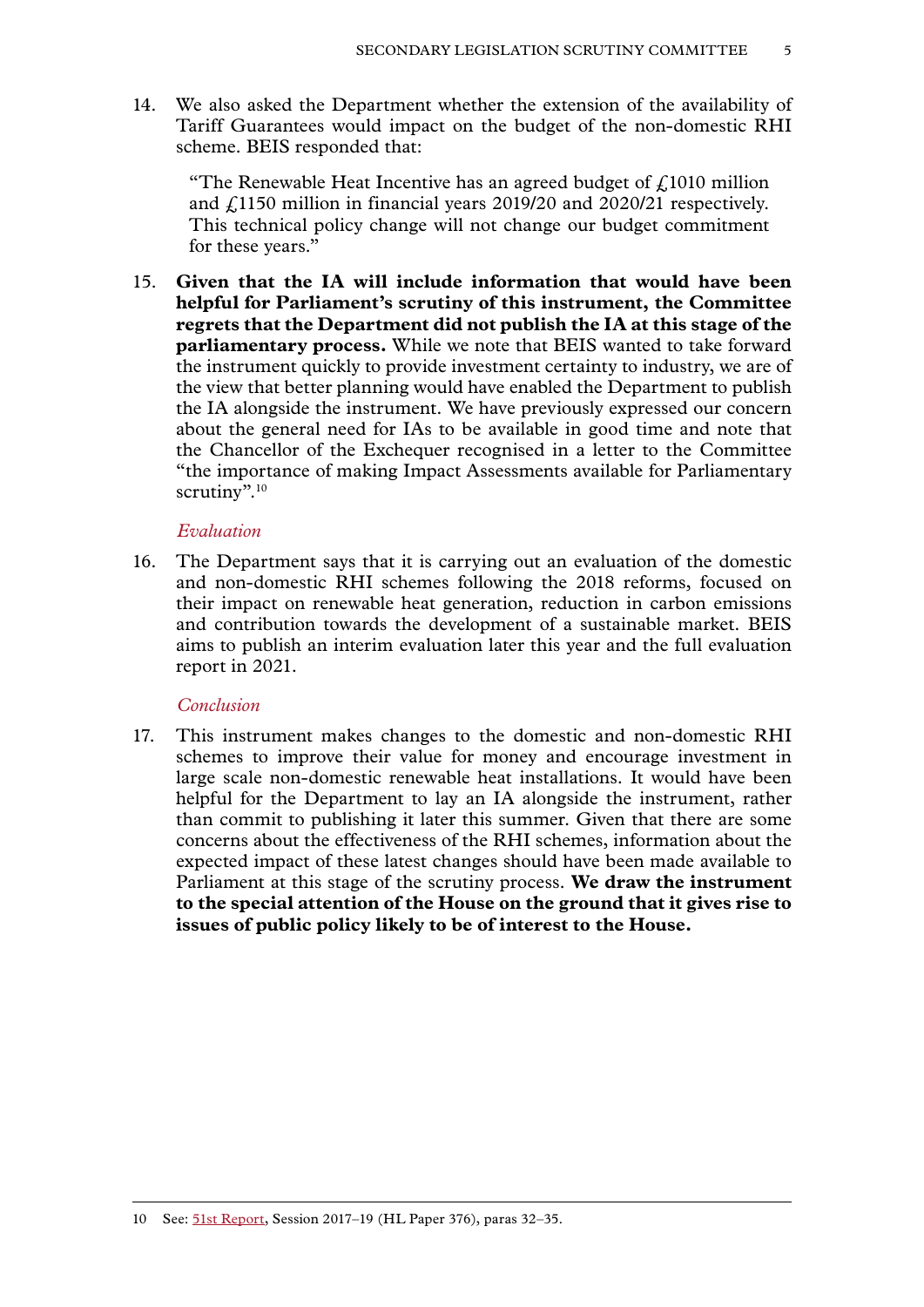# **INSTRUMENTS OF INTEREST**

**Draft Trade in Animals and Animal Products (Legislative Functions) and Veterinary Surgeons (Amendment) (EU Exit) Regulations 2019**

18. The purpose of these draft Regulations, laid by the Department for Environment, Food and Rural Affairs (Defra), is to transfer from the European Commission to the Secretary of State legislative powers to add or remove a country from lists of approved third countries for the import of animals and animal products after EU exit. Under the new arrangements, the Secretary of State may change the list of approved third countries, with the consent of the devolved administrations, and following an assessment of the country's biosecurity risks and application of rules on animal disease prevention and control. Defra says that the arrangements will support the UK's listing as an approved third country by the EU, complement existing powers to control imports and enable the UK to adapt its own list of approved countries in the longer-term, including by removing third countries from the list if their biosecurity risk changes significantly after EU exit. The draft Regulations also propose to allow the Secretary of State, subject to consent of the devolved administrations, to publish lists of those animals and animal products that require or are exempt from border veterinary checks.

**Guardianship (Missing Persons) Act 2017 (Designation Of Court) Regulations 2019 (SI 2019/1029)**

**Lasting Powers Of Attorney, Enduring Powers Of Attorney And Public Guardian (Amendment) Regulations 2019 (SI 2019/1030)**

**Public Guardian (Fees, etc) (Amendment) Order 2019 (SI 2019/1033)**

**Civil Procedure (Amendment No. 2) Rules 2019 (SI 2019/1034)**

19. These four instruments make practical arrangements ready for the implementation of the Guardianship (Missing Persons) Act 2017 ("the 2017 Act") on 31 July 2019. The 2017 Act makes provision for the management of the property and affairs of missing persons. These instruments set out the processes to be followed when setting up a guardianship arrangement and the fees payable to the Public Guardian's office, which will receive copies of all relevant court orders and investigate any allegations of misconduct. In particular, SI 2019/1034 allows for a single application to be considered under both the 2017 Act and the Presumption of Death Act 2013 (Rule 57.33). This rule was suggested by members of the judiciary, who thought there would be considerable merit in having flexibility where the particular circumstances in which a person has gone missing may be uncertain, or may, in the course of the case's consideration, start to point more strongly to Presumption of Death being more appropriate. This flexibility should also be more sensitive to families by enabling the court to manage the process itself.

# **Parole Board Rules 2019 (SI 2019/1038)**

20. The outcome of the judicial review<sup>11</sup> of the Parole Board's decision to release John Worboys resulted in the Parole Board Rules being amended to allow victims and other members of the public to request summaries of Parole Board's decisions. This reform has been widely welcomed: the 1,400

<sup>11</sup> *[R \(DSD, NBV & Ors\) v the Parole Board & Ors](https://www.judiciary.uk/wp-content/uploads/2018/03/dsd-nbv-v-parole-board-and-ors.pdf)* (2018) EWHC Admin 694.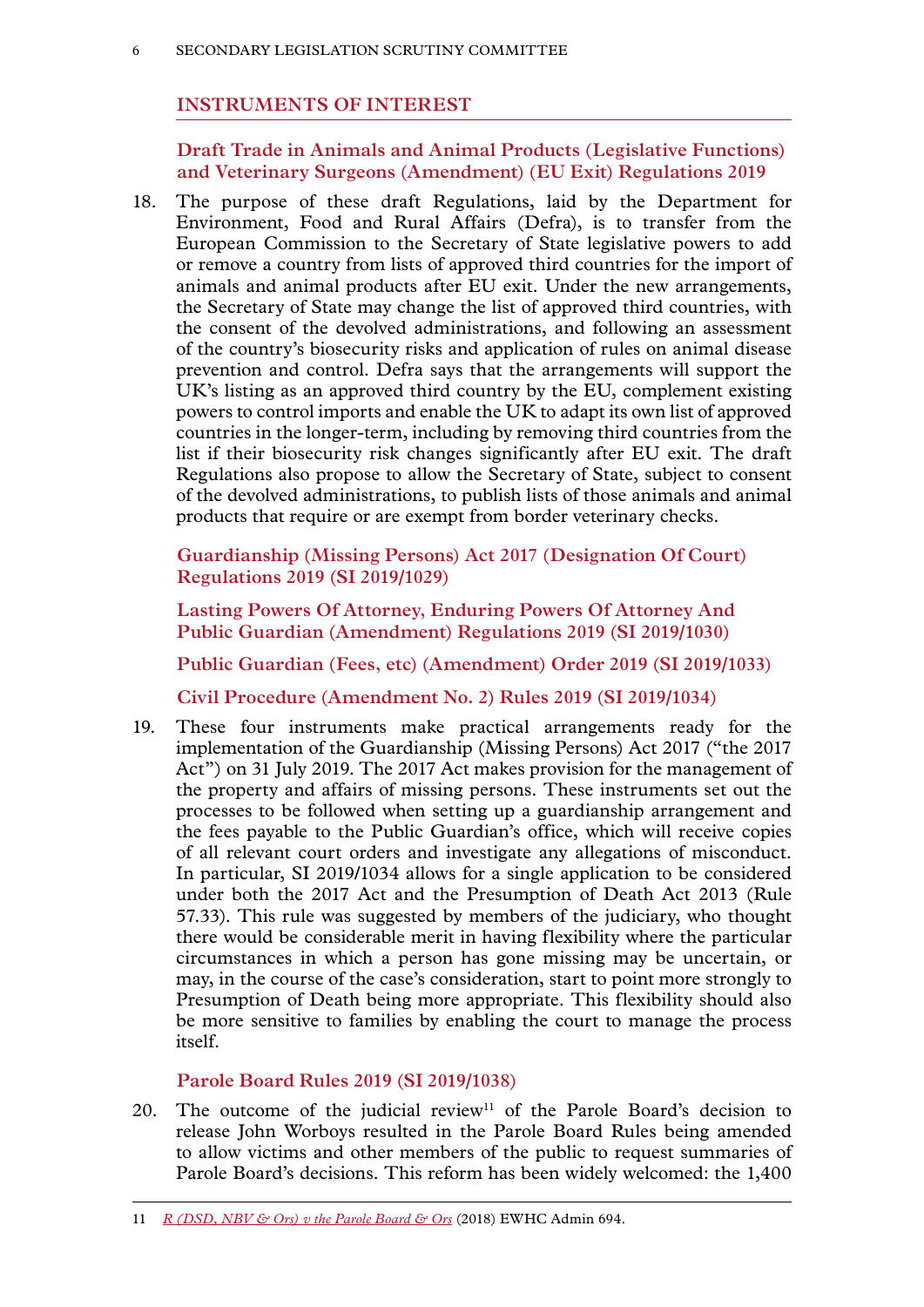summaries produced so far have been found better to inform both the victims and the media of the reasons for the Board's decisions. These Rules further simplify the application process.

21. Following wider consultation, among other changes, this instrument introduces in Rule 28 a "reconsideration mechanism", which allows 21 days for the decision of the Parole Board to be challenged on the grounds that it is "irrational" or "procedurally unfair". Either the prisoner or the Secretary of State can apply for the Parole Board's decision to be reconsidered on these grounds. Victims will be able to apply without having to resort to judicial review; their concerns will be handled administratively by the Secretary of State's staff in the Public Protection Casework Section of Her Majesty's Prison and Probation Service, with the assistance of their Victim Liaison Officer if they wish. Decisions are eligible for reconsideration only where the prisoner is serving an indeterminate sentence (life or Imprisonment for Public Protection) and certain determinate sentences where initial release is at the discretion of the Parole Board (including Extended Determinate Sentences and Sentences for Offenders of Particular Concern). Further information on how this process will work is published at Appendix 1.

## **Financial Services and Markets Act 2000 (Prospectus) Regulations 2019 (SI 2019/1043)**

22. A prospectus is a legal document that describes a company's main line of business, its finances and shareholding structure, and the securities (such as shares, bonds, derivatives) that are being issued and/or admitted to trading. It should contain the information an investor needs before making a decision whether to invest in the company. The EU Prospectus Directive, which was implemented into UK law through the Financial Services and Markets Act 2000, set out uniform criteria so that, once approved in one EU country, a prospectus is valid throughout the EU. A review conducted by the European Commission in 2015 identified shortcomings in the existing regime, finding it costly and burdensome for businesses, especially for smaller ones, and that the material was too detailed for most investors. The EU Prospectus Regulation<sup>12</sup> addresses this by introducing new features such as the *EU Growth Prospectus*–a lighter, less burdensome document for Small and Medium-sized Enterprises. These changes will apply directly in the UK from 21 July 2019, but this instrument is required to underpin certain aspects, including HM Treasury's choice to make the regime as flexible as possible but to maintain the current system of administrative sanctions.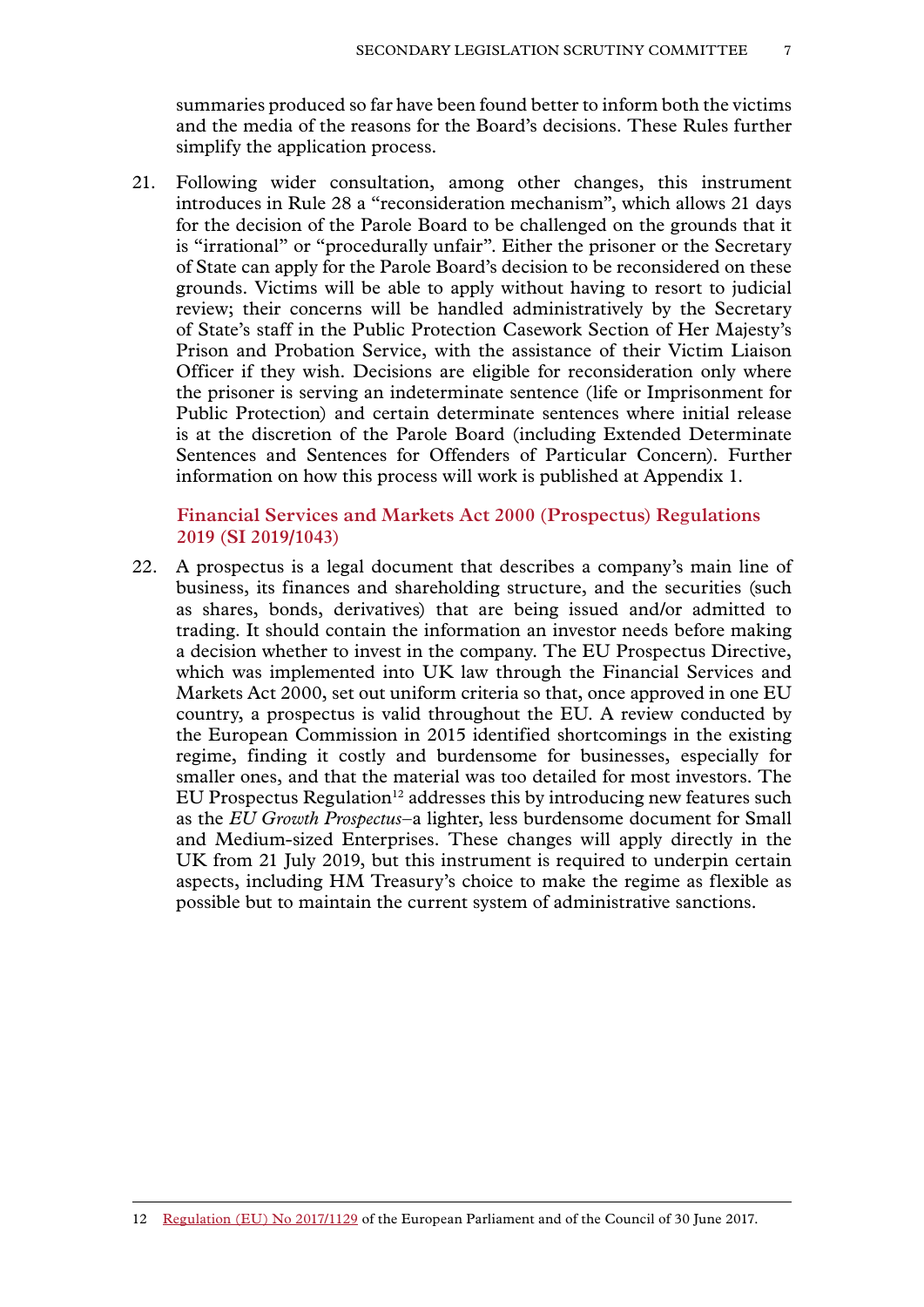# **INSTRUMENTS NOT DRAWN TO THE SPECIAL ATTENTION OF THE HOUSE**

## **Draft instruments subject to affirmative approval**

Trade in Animals and Animal Products (Legislative Functions) and Veterinary Surgeons (Amendment) (EU Exit) Regulations 2019

**Treaties subject to scrutiny under the Constitutional Reform and Governance Act 2010**

- CP 129 Protocol between the United Kingdom and the Ukraine on International Road Transport
- CP 136 Protocol to the North Atlantic Treaty on the Accession of the Republic of North Macedonia

# **Instruments subject to annulment**

| SI 2019/1029 | Guardianship (Missing Persons) Act 2017 (Designation of<br>Court) Regulations 2019                          |
|--------------|-------------------------------------------------------------------------------------------------------------|
| SI 2019/1030 | Lasting Powers of Attorney, Enduring Powers of Attorney and<br>Public Guardian (Amendment) Regulations 2019 |
| SI 2019/1033 | Public Guardian (Fees, etc) (Amendment) Regulations 2019                                                    |
| SI 2019/1034 | Civil Procedure (Amendment No. 2) Rules 2019                                                                |
| SI 2019/1038 | Parole Board Rules 2019                                                                                     |
| SI 2019/1040 | <b>Stockport Town Centre West Mayoral Development</b><br>Corporation (Establishment) Order 2019             |
| SI 2019/1043 | Financial Services and Markets Act 2000 (Prospectus)<br>Regulations 2019                                    |
| SI 2019/1049 | Police Pensions (Employer Contributions) (Amendment)<br>Regulations 2019                                    |
| SI 2019/1050 | Care Quality Commission (Additional Functions)<br>(Amendment) Regulations 2019                              |
| SI 2019/1057 | Non-Contentious Probate (Amendment) Rules 2019                                                              |
|              |                                                                                                             |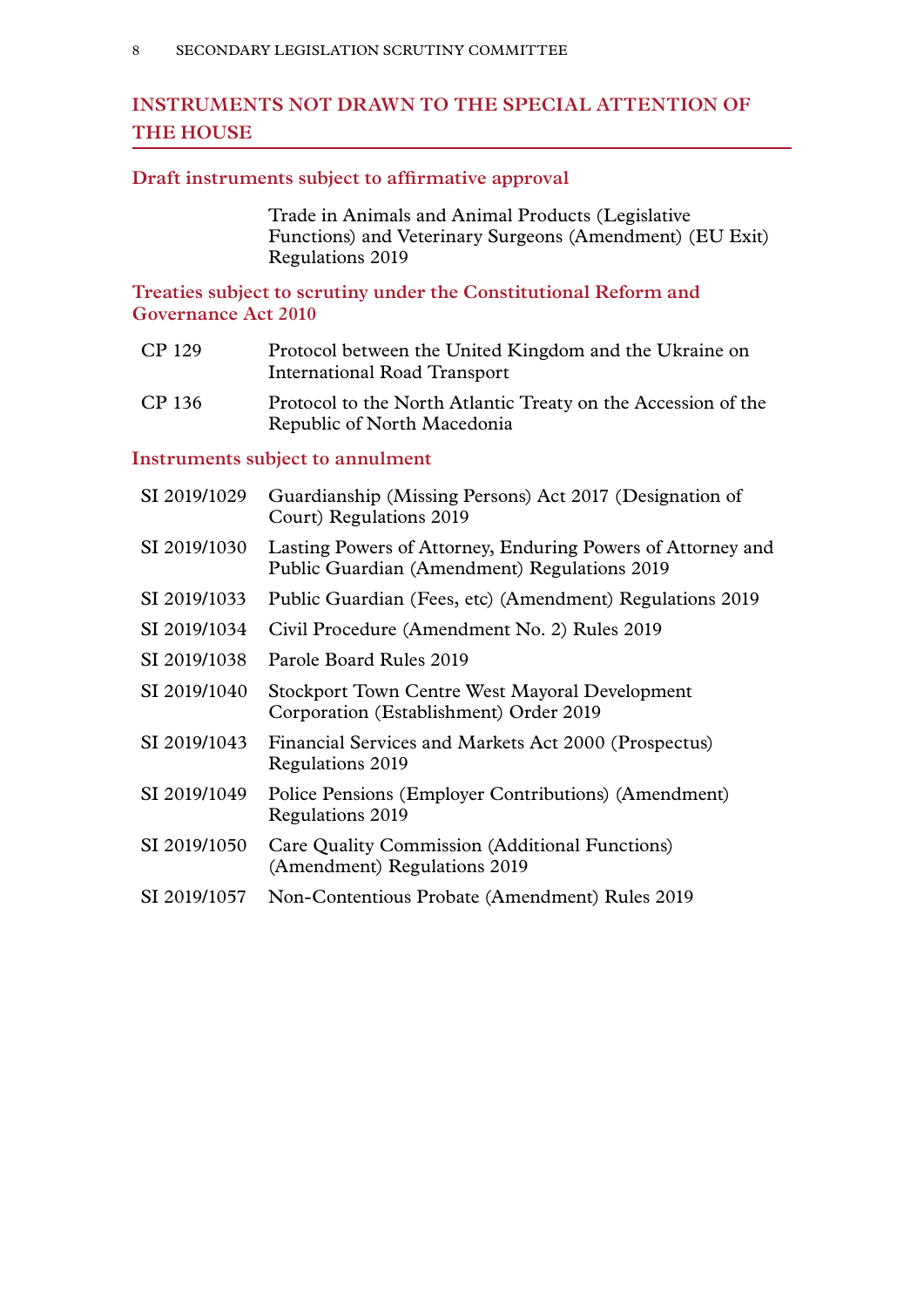## **Appendix 1: PAROLE BOARD RULES 2019 (SI 2019/1038)**

### **Further information from the Department for Justice**

## *Q1: When would it be "appropriate"/ not appropriate for the Victim Liaison Officer to help? Or do you mean that not everyone will have one?*

A1: This is intended to reflect that victims may or may not wish to receive assistance from their Victim Liaison Officer (VLO) when considering whether to submit a request for a Parole Board decision to be reconsidered. Some victims may wish to put their case forward directly to the Secretary of State's officials without any input or support from the VLO, while others will want the VLO to help them with this. This is about victims having the choice about how to request reconsideration and VLOs providing help and support if the victim wants it.

#### *Q2: Which Secretary of State officials will undertake this role?*

A2: A new 'Reconsideration Team' is being established within the Public Protection Casework Section (PPCS) of HMPPS. This new team will be responsible for considering, on behalf of the Secretary of State, whether to submit an application to the Parole Board for a release decision to be reconsidered. They will screen all decisions that are eligible, to check whether there may be grounds for making an application. The team will also receive requests for reconsideration submitted by victims and take those representations into account.

## *Q3: Is there a definition of "serious concerns" (as opposed to minor/frivolous/vexatious ones)?*

A3: The criteria for reconsideration will be explained to victims to make it clear that only decisions which are legally flawed can be re-opened for reconsideration. The threshold in the new Rules is that the decision would have to be (a) irrational or (b) procedurally unfair (i.e. grounds similar to those for bringing a judicial review). Victims will need to be made aware, therefore, that reconsideration is not a mechanism to appeal against a decision that they object to but a means to challenge a decision which was so flawed as to be potentially unlawful.

We recognise, however, that victims should not be expected to put forward complex legal arguments or compile evidence to demonstrate whether the criteria may have been met. The detailed work on that, and putting an application together, will be undertaken by the Reconsideration Team so victims won't have to. The Reconsideration Team will have the resources and access to all the relevant documents and evidence to construct an argument for reconsideration and to articulate why it is believed the criteria may have been met.

It won't be necessary, therefore, for victims to have to provide that level of detail and argument–but they should have the opportunity to give their reasons and explain why they think the decision was seriously flawed, so that can be taken into account by the Reconsideration Team.

*Q4: Para 11 of the EM says guidance will be published, it would be helpful to include a link to that guidance in our report so that members can satisfy themselves about what the scheme actually looks like.*

A4: There will be guidance published for victims and VLOs before the provisions come into force on 22 July. We would be happy to provide a link to that guidance when it is available. Ahead of that, HMPPS is conducting a series of training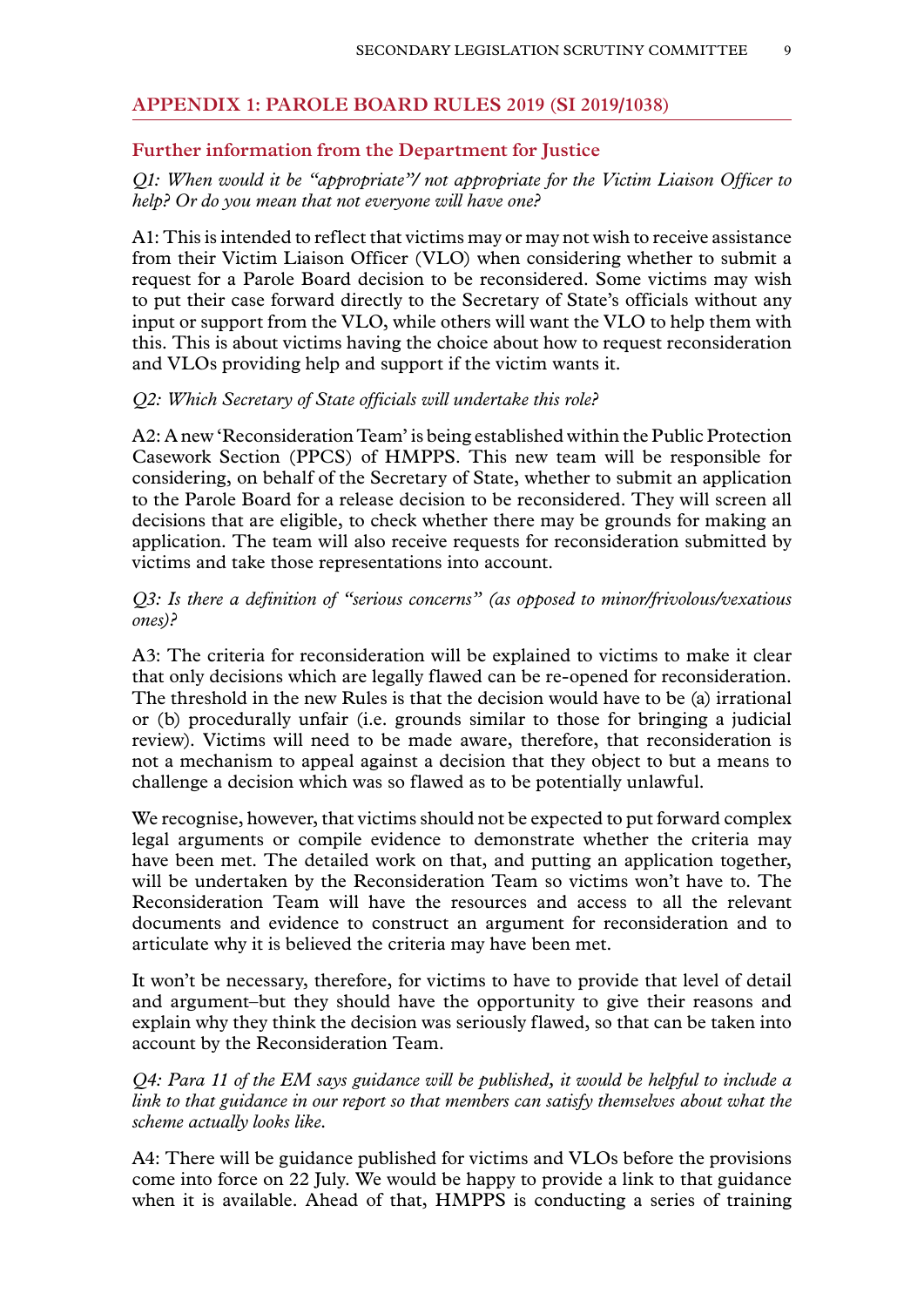events for Victim Liaison Unit managers to make sure they are equipped with the information they need to ensure VLOs are ready for implementation–and to explain the process to victims. Some information about the Reconsideration Mechanism and the main features of how it will work has also been issued to prison and probation staff so they are aware of the changes.

**4 July 2019**